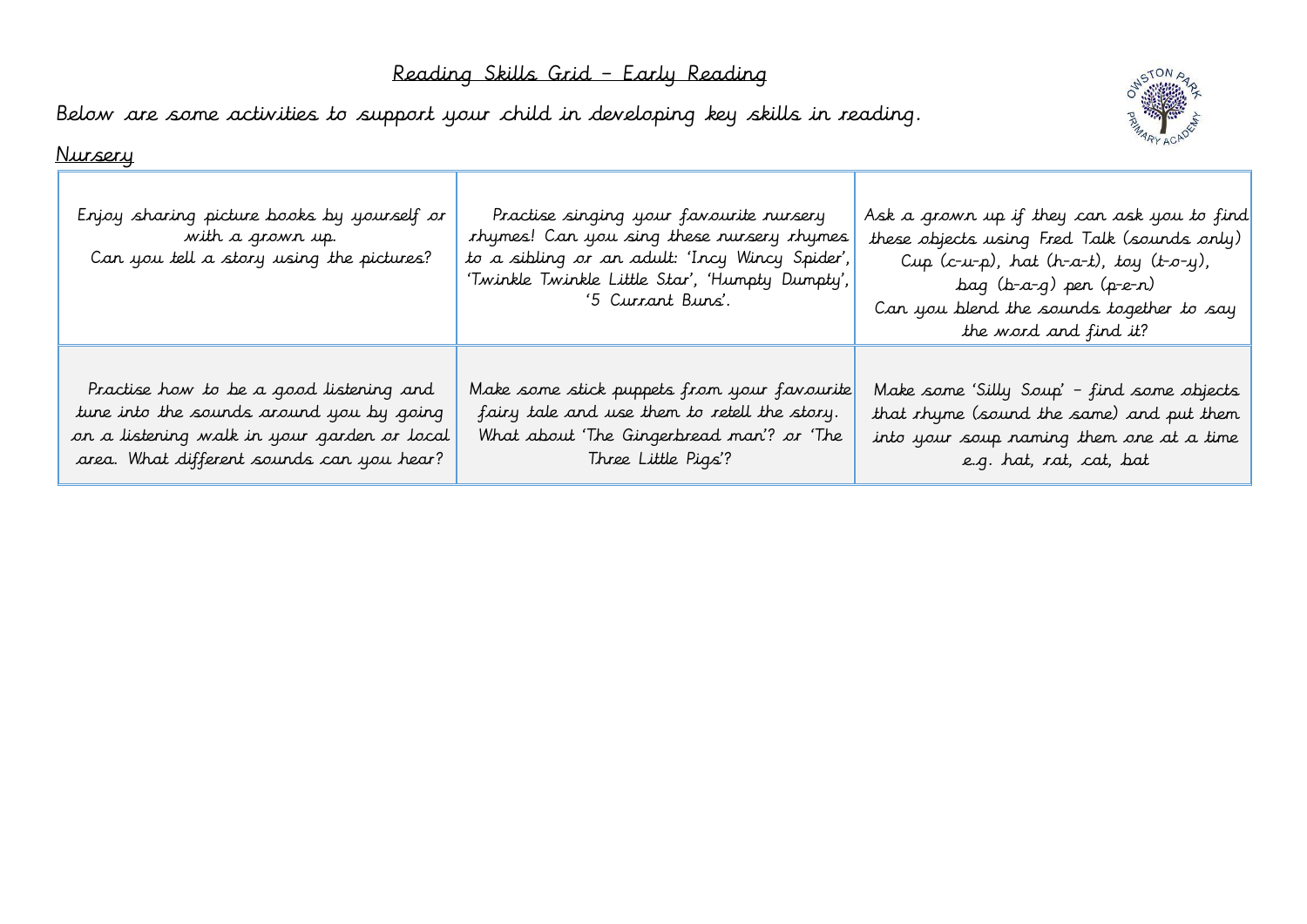## Reception

| Can you make up your own story using your toys<br>and include star words and story language such<br>as: "Once upon a time", "One survy marning",<br>"The end" etc.                                                                                     | Choose a reading book of your level from<br>the Oxford Owl website and have a go at<br>reading it to someone in your house.                                                                                      | Practise sight reading 'red words'<br>(tricky words)<br>These can be found on:<br>https://youtu.be/87Yx2PUL22o |
|--------------------------------------------------------------------------------------------------------------------------------------------------------------------------------------------------------------------------------------------------------|------------------------------------------------------------------------------------------------------------------------------------------------------------------------------------------------------------------|----------------------------------------------------------------------------------------------------------------|
| Go on a sound hunt around your house and<br>garden. Can you find things that contain the<br>sounds: 'sh', 'oo', 'ng' ch' 'th'<br>Can you say whether the sound is at the start of<br>the word, in the middle of the word or at the end<br>of the word? | Can your grown up write some 'Alien<br>Words' using the sounds you know and<br>can you have a go at reading them?<br>e.g. ib, ip, mip, vab, sem, pid, teb, zan,<br>geb, tob, fot, cug, kib, lan, jep, sheb, vack | Play some phonics games on:<br>https://www.phonicsplay.co.uk/re<br>sources/phase/2                             |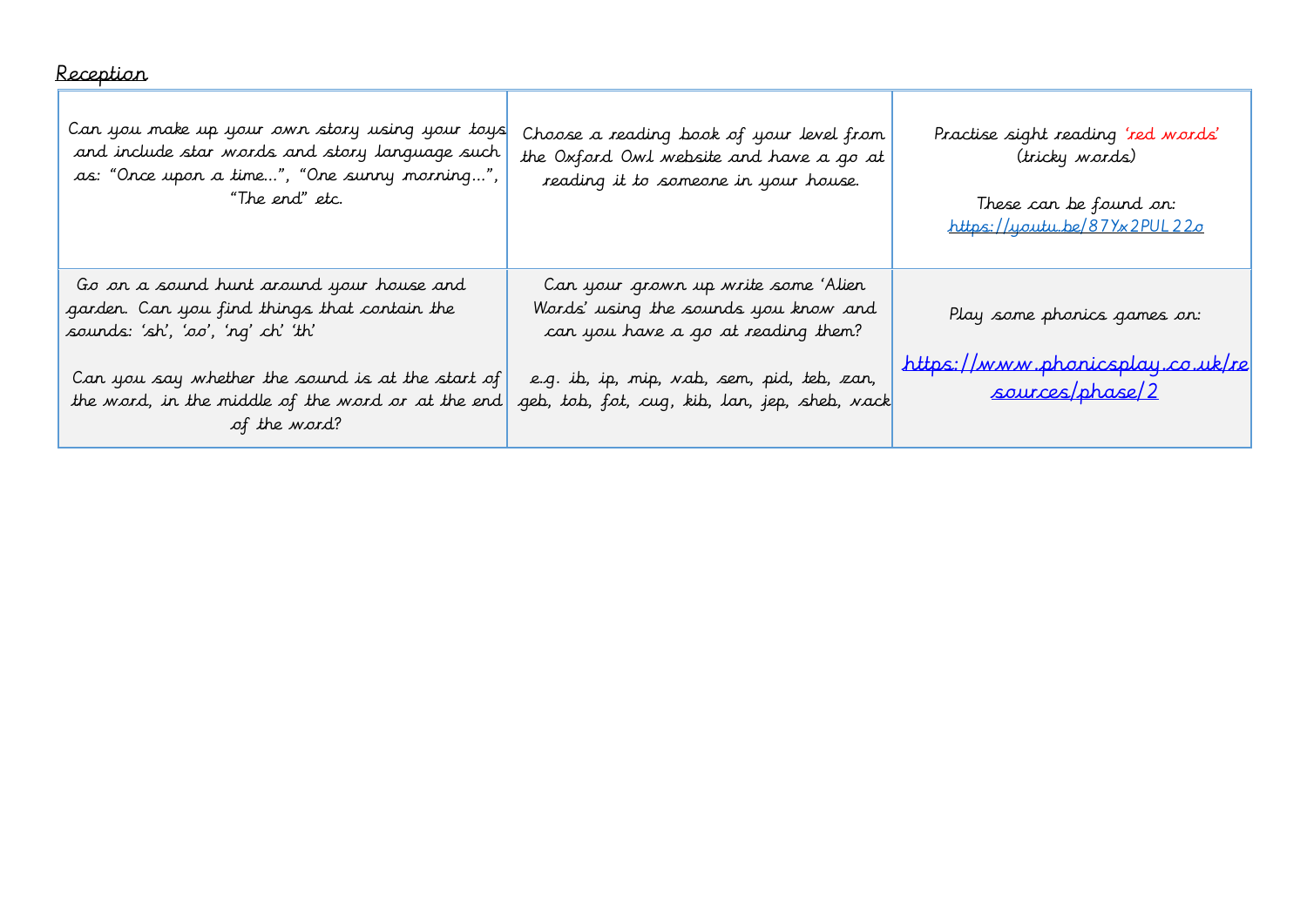| <u>Year I</u>                                                                                                                                                  |                                                                                                                                                   |                                                                                                                           |
|----------------------------------------------------------------------------------------------------------------------------------------------------------------|---------------------------------------------------------------------------------------------------------------------------------------------------|---------------------------------------------------------------------------------------------------------------------------|
| Practise Year One<br>Common exception words - how many<br>can you read in I minute?                                                                            | Can your grown up write some 'Alien Words'<br>using the sounds you know and can you<br>have a go at reading them?<br>e.g. grout, trape, fich etc. | How many times can you read a page of<br>your reading book - repeating the same<br>line over and over again in I minute?  |
| Have a go at designing a simple story<br>using a story 'S' to help you. Your story<br>will need a beginning, a middle and an end.<br>Can you write your story? | Read two of your favourite stories and<br>compare them.<br>Which story do you like the best?                                                      | Continue these two rhyming strings<br>with another sentence of your own:<br>'The frog is on a log'<br>'The man had a pan' |